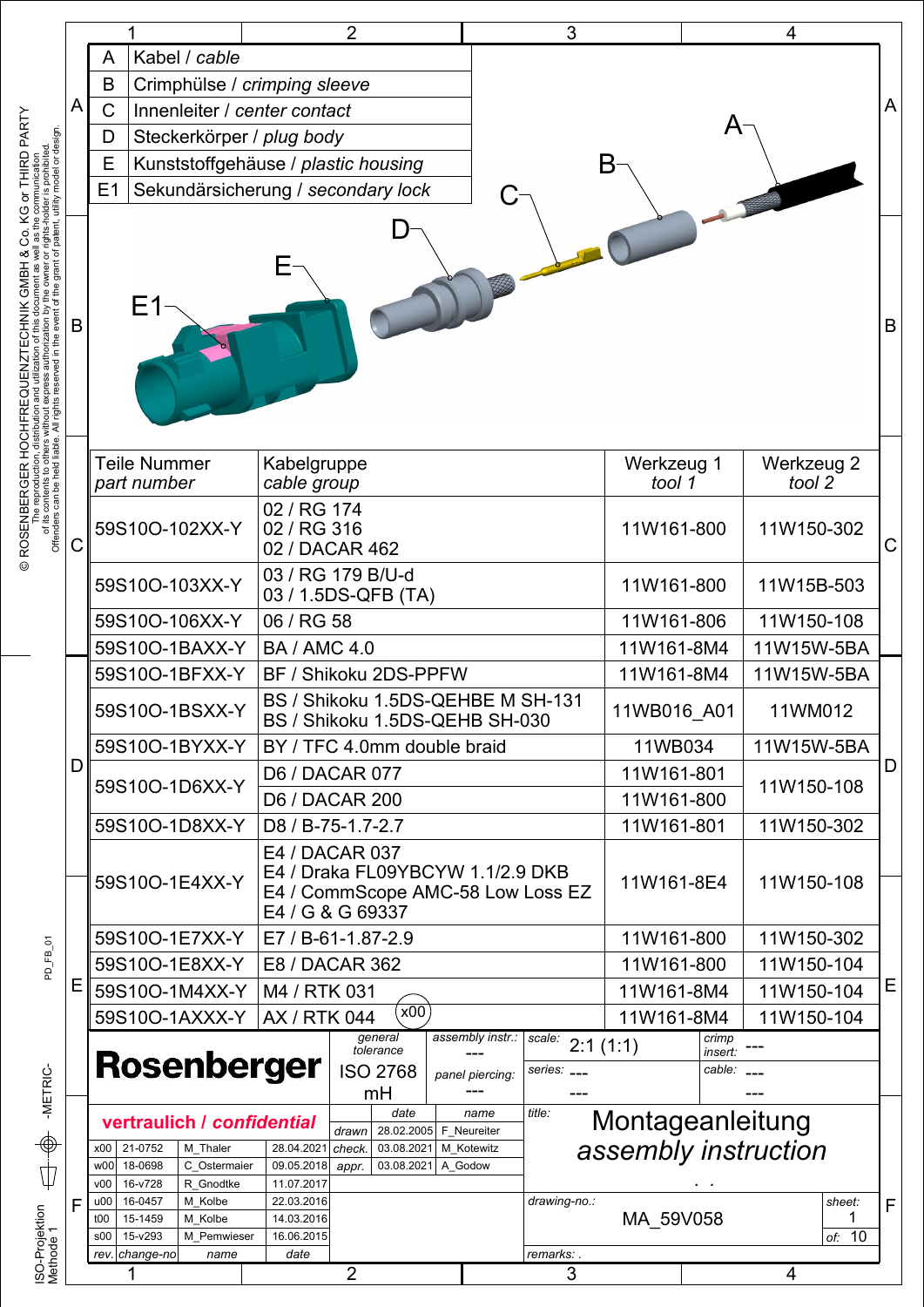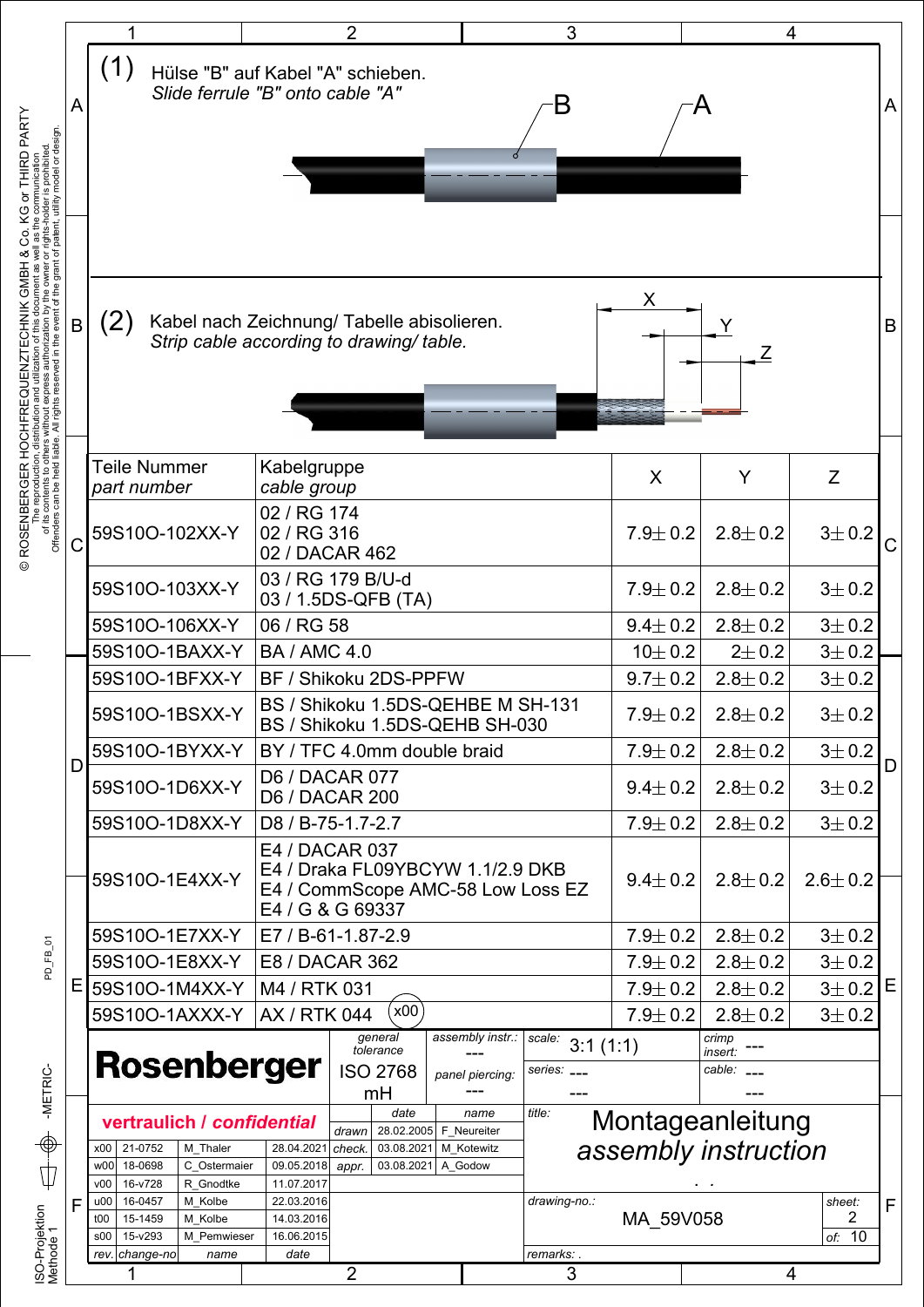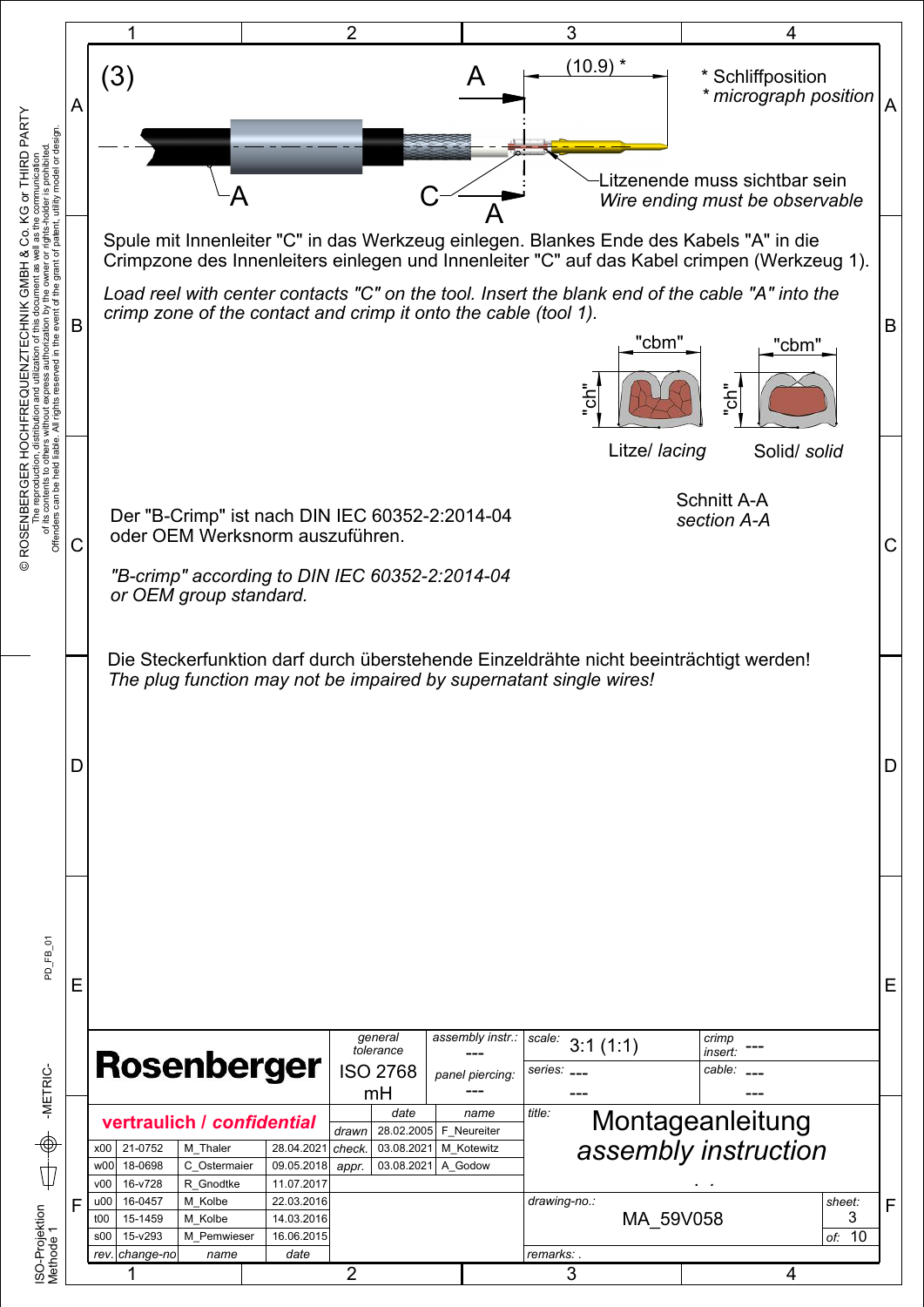|   | 1                                                                    | $\overline{2}$           |                                             | 3                    |                      |                                        | 4                                   |                   |                    |             |  |
|---|----------------------------------------------------------------------|--------------------------|---------------------------------------------|----------------------|----------------------|----------------------------------------|-------------------------------------|-------------------|--------------------|-------------|--|
|   |                                                                      |                          |                                             |                      | Crimpmaße            |                                        |                                     |                   |                    |             |  |
|   | Kabelgruppe                                                          |                          | crimp dimensions                            |                      |                      | Auszugskraft                           |                                     |                   |                    |             |  |
| A | cable group                                                          |                          |                                             |                      |                      | Crimpbreite "cbm"<br>crimp width "cbm" | Crimphöhe "ch"<br>crimp height "ch" |                   | tensile strength A |             |  |
|   | 02 / RG 174                                                          |                          |                                             |                      |                      |                                        |                                     |                   |                    |             |  |
|   | 02 / RG 316                                                          |                          |                                             |                      | $(1.15 \pm 0.05)$ ** |                                        | $0.78 \pm 0.03$                     |                   | >20N               |             |  |
|   | 02 / DACAR 462                                                       |                          |                                             |                      |                      |                                        |                                     |                   |                    |             |  |
|   | 03 / RG 179 B/U-d                                                    |                          |                                             |                      | $(1.15 \pm 0.05)$ ** |                                        | $0.78 + 0.03$                       |                   | >20N               |             |  |
|   | 03 / 1.5DS-QFB (TA)                                                  |                          |                                             |                      |                      |                                        |                                     |                   |                    |             |  |
|   | 06 / RG 58                                                           |                          |                                             |                      | $(1.32 \pm 0.05)$ ** |                                        | $0.95 \pm 0.03$                     |                   | >60N               |             |  |
|   | <b>BA / AMC 4.0</b>                                                  |                          |                                             |                      | $(1.34 \pm 0.05)$ ** |                                        | $0.88 \pm 0.03$                     |                   | >60N               |             |  |
| B | BF / Shikoku 2DS-PPFW                                                |                          |                                             |                      | $(1.34 \pm 0.05)$ ** |                                        | $0.88 \pm 0.03$                     |                   | >60N               | B           |  |
|   | BS / Shikoku 1.5DS-QEHBE M SH-131<br>BS / Shikoku 1.5DS-QEHB SH-030  |                          |                                             |                      | $(1.15 \pm 0.05)$ ** |                                        | $0.78 \pm 0.03$                     |                   | >20N               |             |  |
|   | BY / TFC 4.0mm double braid                                          |                          |                                             | $(1.35 \pm 0.05)$ ** |                      |                                        | $0.99 \pm 0.03$                     |                   | >60N               |             |  |
|   | D6 / DACAR 077                                                       |                          |                                             |                      | (tbd $\pm$ 0.05) **  |                                        | $0.74 \pm 0.03$                     |                   | >6N                |             |  |
|   | <b>D6 / DACAR 200</b>                                                |                          |                                             |                      | $(1.15 \pm 0.05)$ ** |                                        | $0.78 \pm 0.03$                     |                   | >20N               |             |  |
|   | D8 / B-75-1.7-2.7                                                    |                          |                                             |                      |                      |                                        |                                     |                   | >12N               |             |  |
|   |                                                                      |                          |                                             |                      | (tbd $\pm$ 0.05) **  |                                        | $0.74 \pm 0.03$                     |                   |                    |             |  |
|   | E4 / DACAR 037<br>E4 / Draka FL09YBCYW 1.1/2.9 DKB                   |                          |                                             |                      |                      |                                        |                                     |                   |                    |             |  |
|   | E4 / CommScope AMC-58 Low Loss EZ                                    |                          |                                             |                      | $(1.45 \pm 0.05)$ ** |                                        | $1.1 \pm 0.03$                      |                   | >60N               |             |  |
| С | E4 / G & G 69337                                                     |                          |                                             |                      |                      |                                        |                                     |                   |                    | $\mathsf C$ |  |
|   | E7 / B-61-1.87-2.9                                                   |                          |                                             |                      | $(1.15 \pm 0.05)$ ** |                                        | $0.78 \pm 0.03$<br>>20N             |                   |                    |             |  |
|   | E8 / DACAR 362                                                       |                          |                                             |                      | $(1.15 \pm 0.05)$ ** |                                        | $0.78 + 0.03$                       |                   | >20N               |             |  |
|   | M4 / RTK 031                                                         | Handtool                 |                                             |                      | $(1.34 \pm 0.05)$ ** |                                        | $0.88 \pm 0.03$                     |                   | >60N               |             |  |
|   | Crimpapplicator                                                      |                          |                                             | $(1.34 \pm 0.05)$ ** |                      | $0.99 \pm 0.03$                        |                                     | >60N              |                    |             |  |
|   | <b>AX / RTK 044</b>                                                  | Crimpapplicator          | x00                                         |                      | $(1.34 \pm 0.05)$ ** |                                        | $0.99 \pm 0.03$                     |                   | >60N               |             |  |
|   | werkzeuggebunden<br>** tool related                                  |                          |                                             |                      |                      |                                        |                                     |                   |                    |             |  |
| D |                                                                      |                          |                                             |                      |                      |                                        |                                     |                   |                    | D           |  |
|   |                                                                      |                          |                                             |                      |                      |                                        |                                     |                   |                    |             |  |
|   |                                                                      |                          |                                             |                      |                      |                                        |                                     |                   |                    |             |  |
|   |                                                                      |                          |                                             |                      |                      |                                        |                                     |                   |                    |             |  |
|   |                                                                      |                          |                                             |                      |                      |                                        |                                     |                   |                    |             |  |
|   |                                                                      |                          |                                             |                      |                      |                                        |                                     |                   |                    |             |  |
|   |                                                                      |                          |                                             |                      |                      |                                        |                                     |                   |                    |             |  |
|   |                                                                      |                          |                                             |                      |                      |                                        |                                     |                   |                    |             |  |
|   |                                                                      |                          |                                             |                      |                      |                                        |                                     |                   |                    | Е           |  |
| Ε |                                                                      |                          |                                             |                      |                      |                                        |                                     |                   |                    |             |  |
|   |                                                                      |                          | general                                     |                      | assembly instr.:     | scale:                                 | 2:1(1:1)                            | crimp             |                    |             |  |
|   | <b>Rosenberger</b>                                                   |                          | tolerance<br><b>ISO 2768</b>                |                      | panel piercing:      | series: __.                            |                                     | insert:<br>cable: |                    |             |  |
|   |                                                                      |                          | mH                                          |                      |                      |                                        |                                     |                   |                    |             |  |
|   | vertraulich / confidential                                           |                          | date                                        |                      | name                 | title:                                 | Montageanleitung                    |                   |                    |             |  |
|   | x00 21-0752<br>M Thaler                                              | 28.04.2021               | 28.02.2005<br>drawn<br>check.<br>03.08.2021 | F Neureiter          | M Kotewitz           |                                        | assembly instruction                |                   |                    |             |  |
|   | 18-0698<br>w00<br>C Ostermaier                                       | 09.05.2018               | 03.08.2021<br>appr.                         | A Godow              |                      |                                        |                                     |                   |                    |             |  |
| F | 16-v728<br>R Gnodtke<br>v00<br>16-0457<br>M Kolbe<br>u <sub>00</sub> | 11.07.2017<br>22.03.2016 |                                             |                      |                      | drawing-no.:                           |                                     |                   | sheet:             | F           |  |
|   | 15-1459<br>M Kolbe<br>t00                                            | 14.03.2016               |                                             |                      |                      |                                        | MA 59V058                           |                   | 4                  |             |  |
|   | 15-v293<br>M Pemwieser<br>s00<br>change-no<br>rev.<br>name           | 16.06.2015<br>date       |                                             |                      |                      | remarks: .                             |                                     |                   | 10<br>of:          |             |  |
|   |                                                                      |                          | $\overline{2}$                              |                      |                      |                                        | 3                                   |                   | 4                  |             |  |
|   |                                                                      |                          |                                             |                      |                      |                                        |                                     |                   |                    |             |  |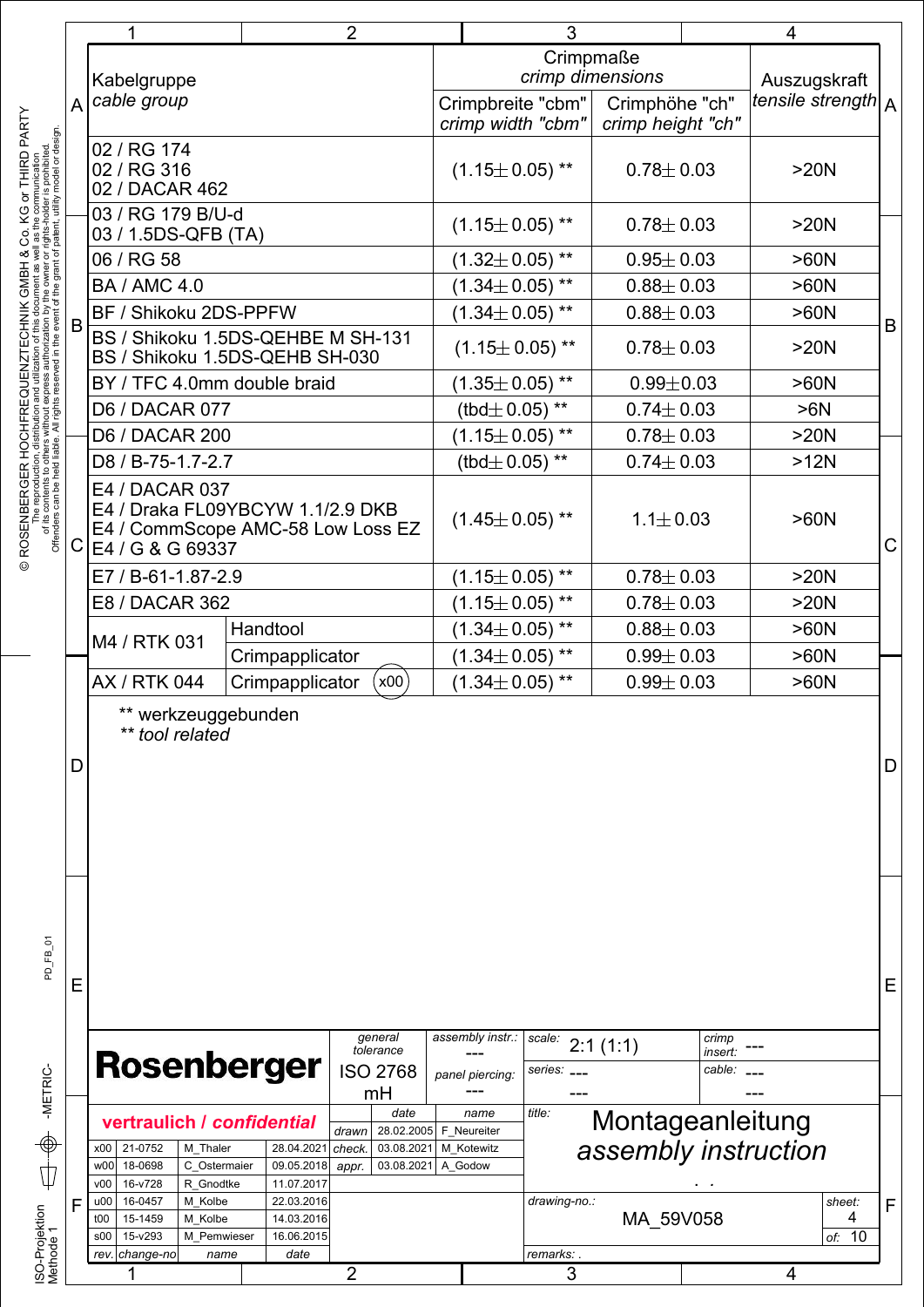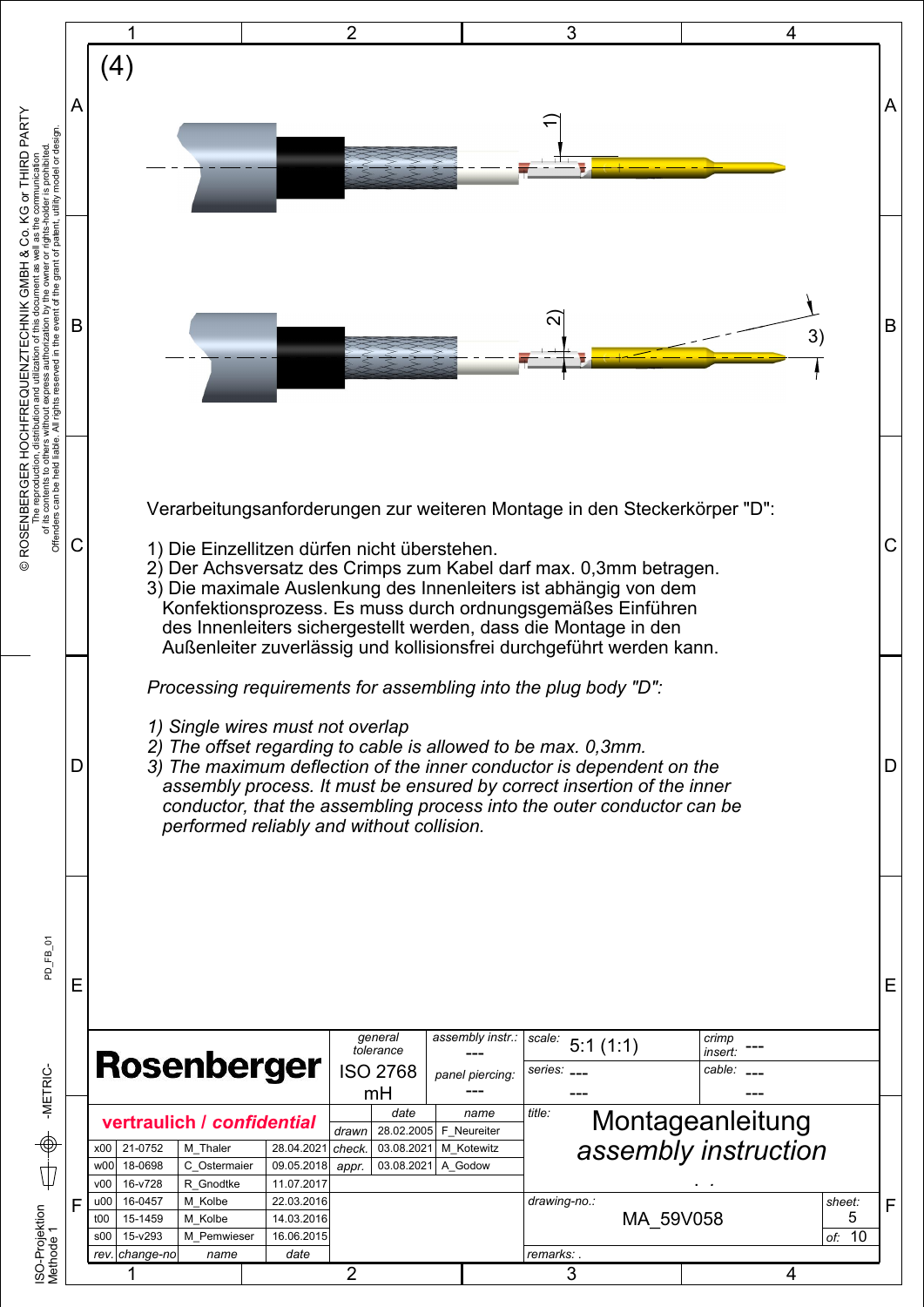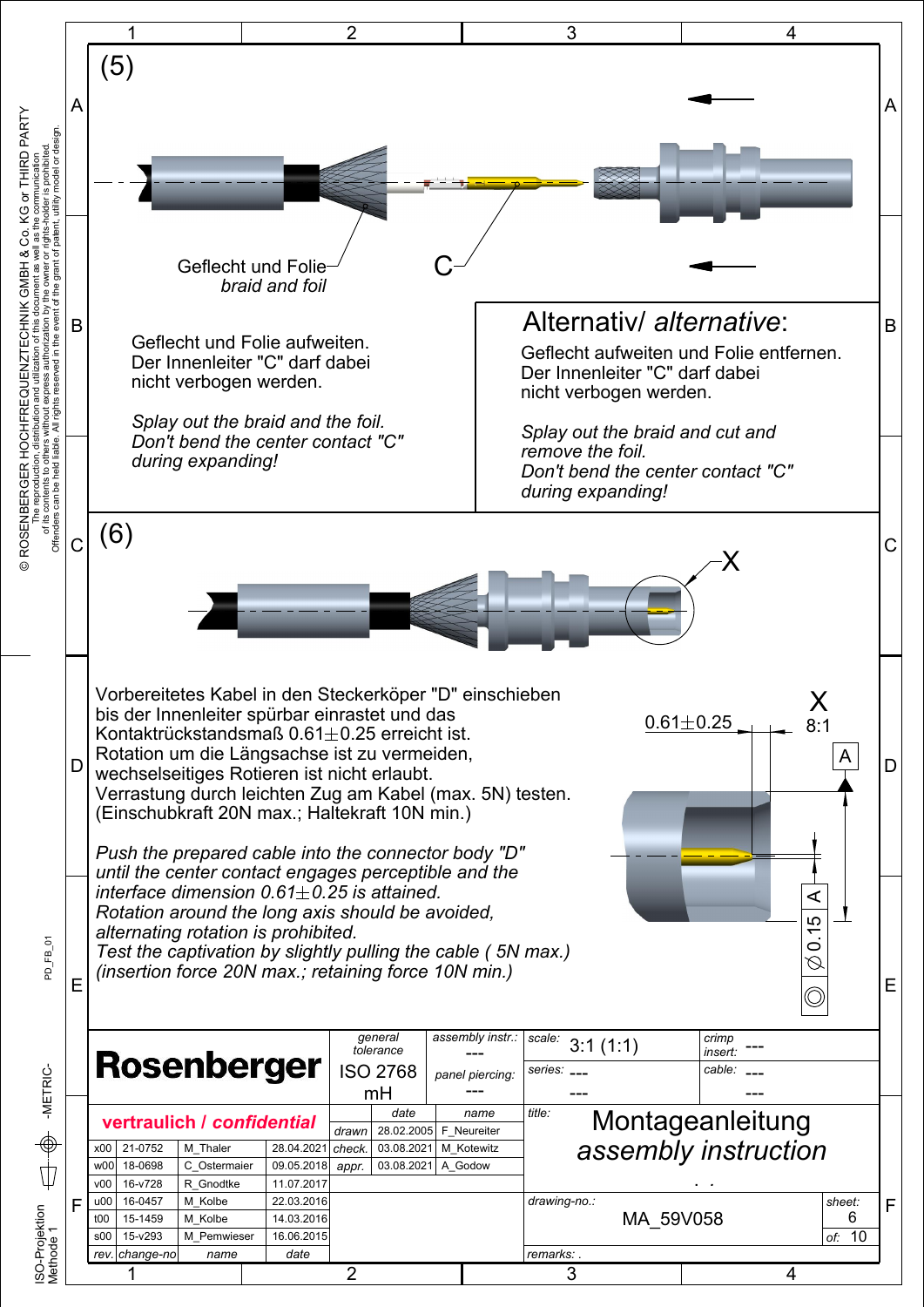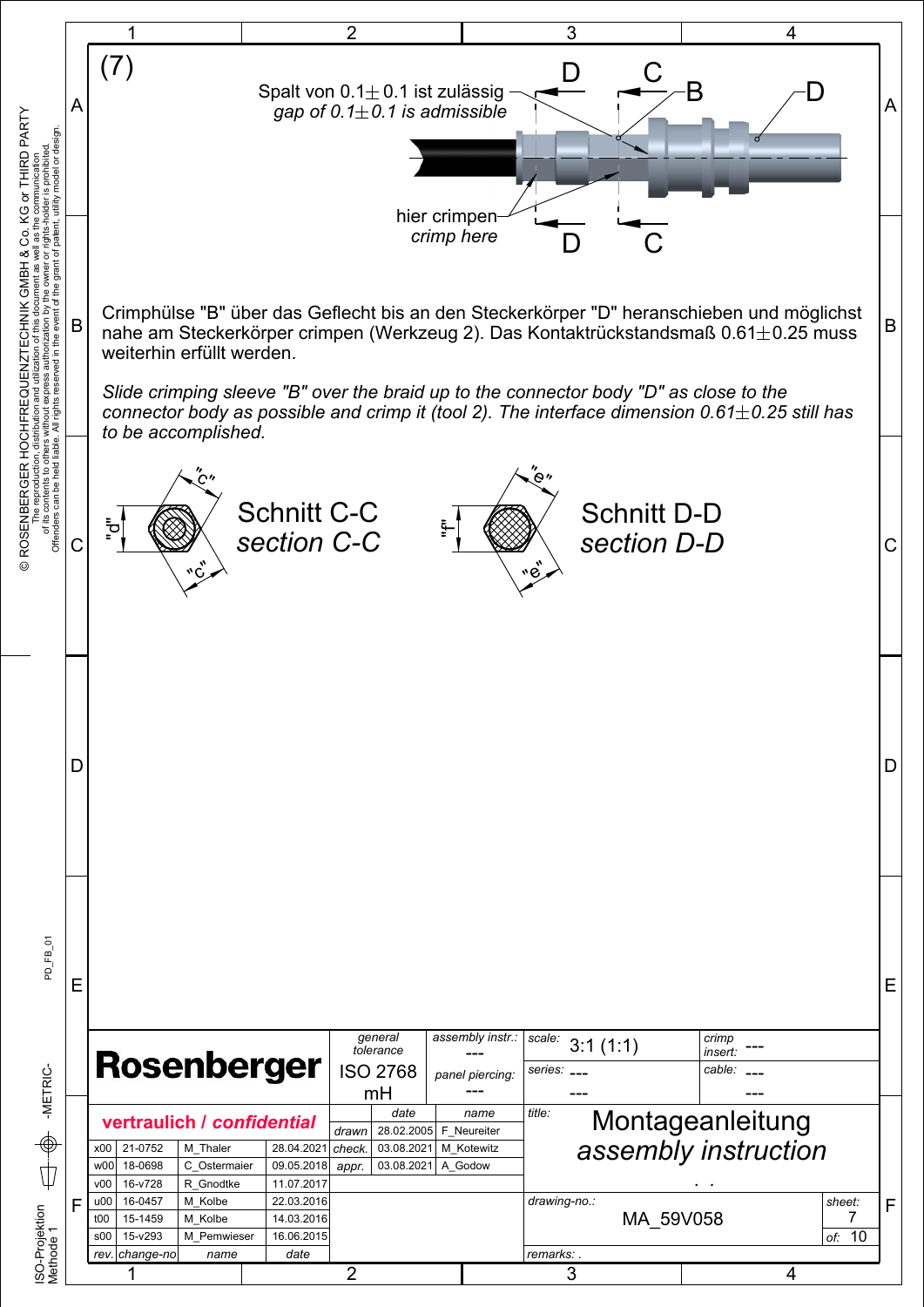|                                                                                                                                                                                                                                     |   |                                                                                                                                                                                 | 3                                                                          |                                                        |                                                   | 4                          |                                                      |   |
|-------------------------------------------------------------------------------------------------------------------------------------------------------------------------------------------------------------------------------------|---|---------------------------------------------------------------------------------------------------------------------------------------------------------------------------------|----------------------------------------------------------------------------|--------------------------------------------------------|---------------------------------------------------|----------------------------|------------------------------------------------------|---|
|                                                                                                                                                                                                                                     |   |                                                                                                                                                                                 |                                                                            | Crimpmaße                                              |                                                   |                            |                                                      |   |
|                                                                                                                                                                                                                                     |   | Kabelgruppe                                                                                                                                                                     |                                                                            | crimp dimensions                                       |                                                   |                            | Auszugskraft                                         |   |
|                                                                                                                                                                                                                                     | A | cable group                                                                                                                                                                     | C-C Crimpmaße<br>C-C crimp dimensions                                      |                                                        | D-D Crimpmaße<br>D-D crimp dimensions             |                            | tensile strength $\mathsf{ }^{\mathsf{A}}\mathsf{ }$ |   |
| KOSENBERGER HOCHFREQUENZTECHNIK GMBH & Co. KG or THIRD PARTY<br>The reproduction, distribution and utilization of this document as well as the communication<br>of its contents to others without express authorization by the owne |   |                                                                                                                                                                                 | "c"                                                                        | "d"                                                    | "e"                                               | "f"                        |                                                      |   |
|                                                                                                                                                                                                                                     |   | 02 / RG 174<br>02 / RG 316<br>02 / DACAR 462                                                                                                                                    | $(3.3\pm 0.05)$ ** 3.3 $\pm$ 0.05 $(3.5\pm 0.05)$ ** 3.5 $\pm$ 0.05        |                                                        |                                                   |                            | $>110N$                                              |   |
|                                                                                                                                                                                                                                     |   | 03 / RG 179 B/U-d<br>03 / 1.5DS-QFB (TA)                                                                                                                                        | $(3.3\pm 0.05)$ **   3.3 $\pm$ 0.05  (3.3 $\pm$ 0.05)**   3.3 $\pm$ 0.05   |                                                        |                                                   |                            | $>110N$                                              |   |
|                                                                                                                                                                                                                                     |   | 06 / RG 58                                                                                                                                                                      | $(5.5 \pm 0.1)$ **                                                         | $5.5 \pm 0.1$                                          | N.A.                                              | N.A.                       | $>110N$                                              |   |
|                                                                                                                                                                                                                                     | B | <b>BA / AMC 4.0</b>                                                                                                                                                             | $(5.35\pm 0.1)^{**}$ 5.35 $\pm$ 0.1 $(5.35\pm 0.1)^{**}$                   |                                                        |                                                   | $5.35 \pm 0.1$             | $>110N$                                              | B |
|                                                                                                                                                                                                                                     |   | BF / Shikoku 2DS-PPFW                                                                                                                                                           | $(5.35\pm 0.1)^{**}$ 5.35 $\pm$ 0.1 $(5.35\pm 0.1)^{**}$                   |                                                        |                                                   | $5.35 \pm 0.1$             | $>110N$                                              |   |
|                                                                                                                                                                                                                                     |   | BS / Shikoku 1.5DS-QEHBE M SH-131<br>BS / Shikoku 1.5DS-QEHB SH-030                                                                                                             | $(3.63 \pm 0.05)$ ** $ 3.63 \pm 0.05 $                                     |                                                        | N.A.                                              | N.A.                       | $>110N$                                              |   |
|                                                                                                                                                                                                                                     |   | BY / TFC 4.0mm double braid                                                                                                                                                     | $(5.35 \pm 0.1)$ **                                                        |                                                        | $\vert$ 5.35 $\pm$ 0.1 $\vert$ (5.35 $\pm$ 0.1)** | $5.35 \pm 0.1$             | $>110N$                                              |   |
|                                                                                                                                                                                                                                     |   | <b>D6 / DACAR 077</b><br><b>D6 / DACAR 200</b>                                                                                                                                  | $(5.5 \pm 0.1)$ **                                                         | $5.5 \pm 0.1$                                          | N.A.                                              | N.A.                       | $>110N$                                              |   |
|                                                                                                                                                                                                                                     |   | D8 / B-75-1.7-2.7                                                                                                                                                               | $(3.3 \pm 0.05)^{**}$ 3.3 $\pm$ 0.05 $(3.5 \pm 0.05)^{**}$                 |                                                        |                                                   | $3.5 \pm 0.05$             | $>110N$                                              |   |
| © ROSENBERGEI                                                                                                                                                                                                                       |   | E4 / DACAR 037<br>E4 / Draka FL09YBCYW 1.1/2.9 DKB<br>E4 / CommScope AMC-58 Low Loss EZ<br>E4 / G & G 69337                                                                     | $(5.5 \pm 0.1)$ **                                                         | $5.5 \pm 0.1$                                          | N.A.                                              | N.A.                       | $>110N$                                              | C |
|                                                                                                                                                                                                                                     |   | E7 / B-61-1.87-2.9                                                                                                                                                              | $(3.3\pm 0.05)$ ** 3.3 $\pm$ 0.05 $(3.5\pm 0.05)$ ** 3.5 $\pm$ 0.05        |                                                        |                                                   |                            | $>110N$                                              |   |
|                                                                                                                                                                                                                                     |   | E8 / DACAR 362                                                                                                                                                                  | $(4.3 \pm 0.05)$ **                                                        | $4.3 \pm 0.05$                                         | N.A.                                              | N.A.                       | $>110N$                                              |   |
|                                                                                                                                                                                                                                     |   | M4 / RTK 031                                                                                                                                                                    | $(4.3 \pm 0.05)$ **                                                        | $14.3 \pm 0.05$                                        | N.A.                                              | N.A.                       | $>110N$                                              |   |
|                                                                                                                                                                                                                                     |   | AX / RTK 044<br>(x00)                                                                                                                                                           | $(4.33\pm0.05)$ ** $ 4.33\pm0.05 $                                         |                                                        | N.A.                                              | N.A.                       | $>110N$                                              |   |
|                                                                                                                                                                                                                                     | D |                                                                                                                                                                                 |                                                                            |                                                        |                                                   | ** tool related            | ** Werkzeuggebunden                                  | D |
| PD_FB_01                                                                                                                                                                                                                            | Е | <b>Rosenberger</b>                                                                                                                                                              | general<br>tolerance<br><b>ISO 2768</b>                                    | assembly instr.:<br>scale:<br>panel piercing:          | 2:1(1:1)<br>series: __                            | crimp<br>insert:<br>cable: |                                                      | E |
| -METRIC-<br>$\bigoplus$                                                                                                                                                                                                             |   |                                                                                                                                                                                 | mH                                                                         |                                                        |                                                   |                            |                                                      |   |
|                                                                                                                                                                                                                                     |   | vertraulich / confidential<br>21-0752<br>M Thaler<br>28.04.2021<br>x00<br>w <sub>00</sub><br>18-0698<br>C Ostermaier<br>09.05.2018<br>16-v728<br>v00<br>R Gnodtke<br>11.07.2017 | date<br>28.02.2005<br>drawn<br>check.<br>03.08.2021<br>03.08.2021<br>appr. | title:<br>name<br>F Neureiter<br>M Kotewitz<br>A Godow | assembly instruction                              | Montageanleitung           |                                                      |   |
| ISO-Projektion<br>Methode 1                                                                                                                                                                                                         | F | 16-0457<br>M Kolbe<br>u00<br>22.03.2016<br>14.03.2016<br>15-1459<br>M Kolbe<br>t00                                                                                              |                                                                            |                                                        | drawing-no.:                                      | MA 59V058                  | sheet:<br>8                                          | F |
|                                                                                                                                                                                                                                     |   | 15-v293<br>16.06.2015<br>\$00<br>M Pemwieser<br>rev. change-no<br>date<br>name                                                                                                  |                                                                            |                                                        | <i>remarks:</i> .                                 |                            | 10<br>of:                                            |   |
|                                                                                                                                                                                                                                     |   |                                                                                                                                                                                 | 2                                                                          |                                                        | 3                                                 |                            | 4                                                    |   |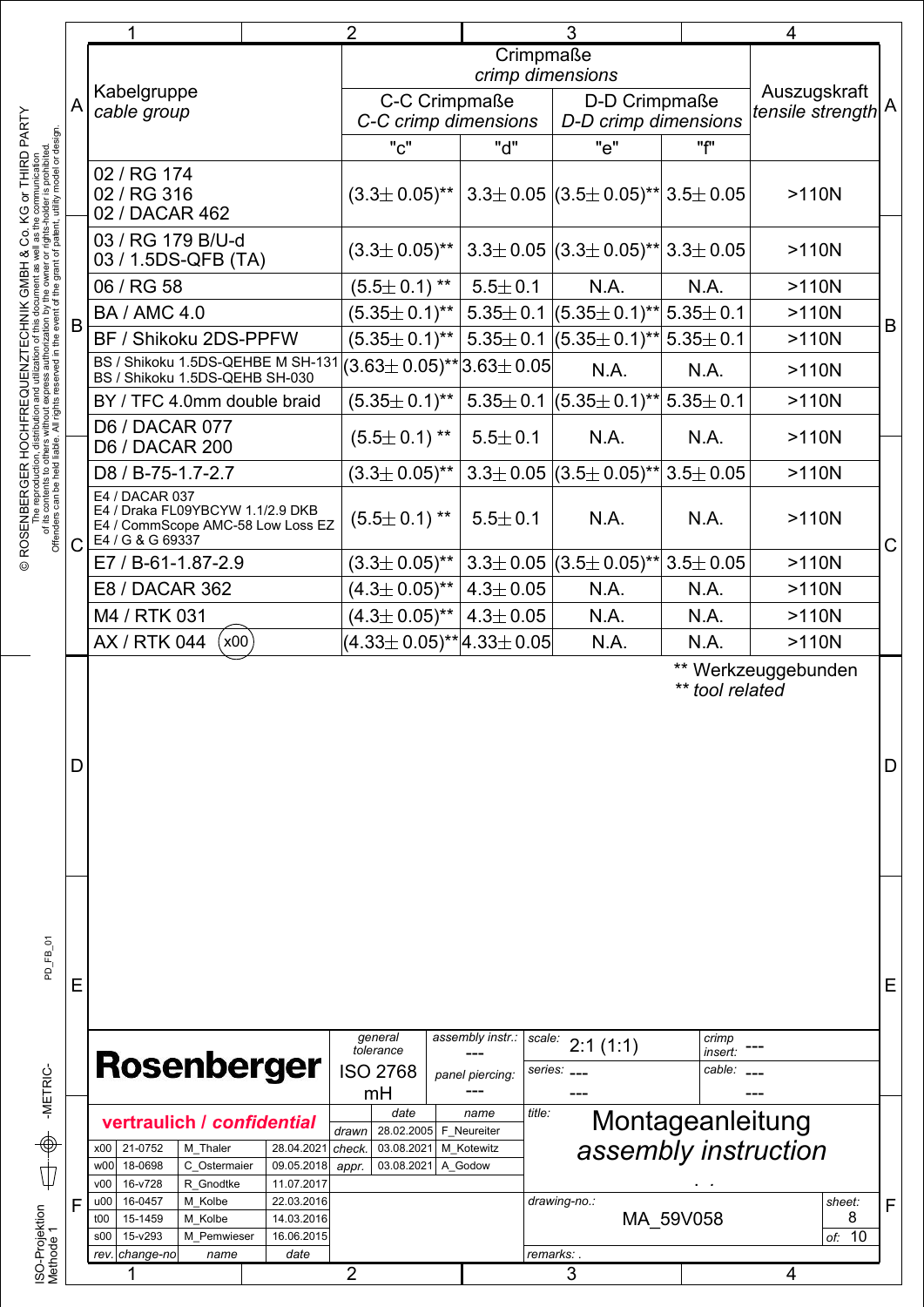